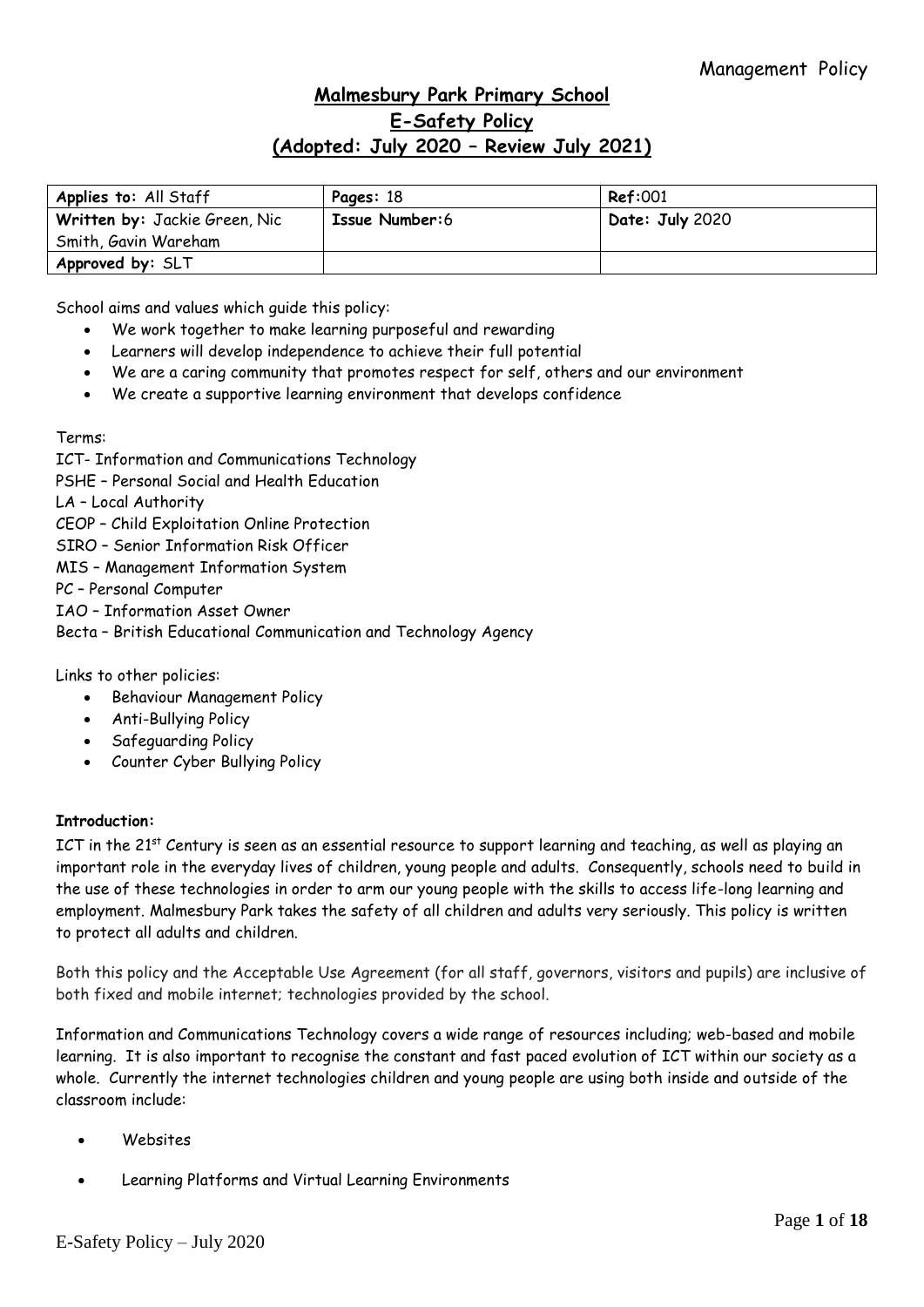- E-mail and Instant Messaging
- Chat Rooms and Social Networking
- Blogs and Wikis
- Podcasting
- Video Broadcasting
- Music Downloading
- Gaming
- Mobile/ Smart phones with text, video and/ or web functionality
- Other mobile devices with web functionality

Whilst exciting and beneficial both in and out of the context of education, much ICT, particularly web-based resources, are not consistently policed. All users need to be aware of the range of risks associated with the use of these internet technologies.

This e –safety policy should recognise and seek to develop the skills that children and young people need when communicating and using these technologies properly, while keeping safe and secure, and acting with respect for others.

This policy, supported by the school's acceptable use agreements for staff, governors, visitors and pupils, is to protect the interests and safety of the whole school community. It is linked to the following mandatory school policies: child protection, health and safety, home–school agreements, and behaviour/pupil discipline (including the anti-bullying) policy and PSHE

### **Roles and Responsibilities**

As e-safety is an important aspect of strategic leadership within the school, the Head and governors have ultimate responsibility to ensure that the policy and practices are embedded and monitored. There is a named E-Safety Co-ordinator in the school with details on the display board in the main entrance. All members of the school community have been made aware of who holds this post. It is the role of the eSafety co-ordinator to keep abreast of current issues and guidance through organisations such as Bournemouth LA, Becta, CEOP (Child Exploitation and Online Protection) and Childnet.

The following section outlines the e-safety roles and responsibilities of individuals and groups within the school:

### **Governors**

Governors are responsible for the approval of the E-Safety Policy and for reviewing the effectiveness of the policy. This will be carried out by the Governors receiving regular information about e-safety incidents and monitoring reports. A member of the Governing Body has taken on the role of E-Safety within the role of Safeguarding Governor. The role of the E-Safety Governor will include:

- regular meetings with the E-Safety Co-ordinator
- regular monitoring of e-safety incident logs on MyConcern
- regular monitoring of filtering /change controls
- reporting to relevant Governors committee / meeting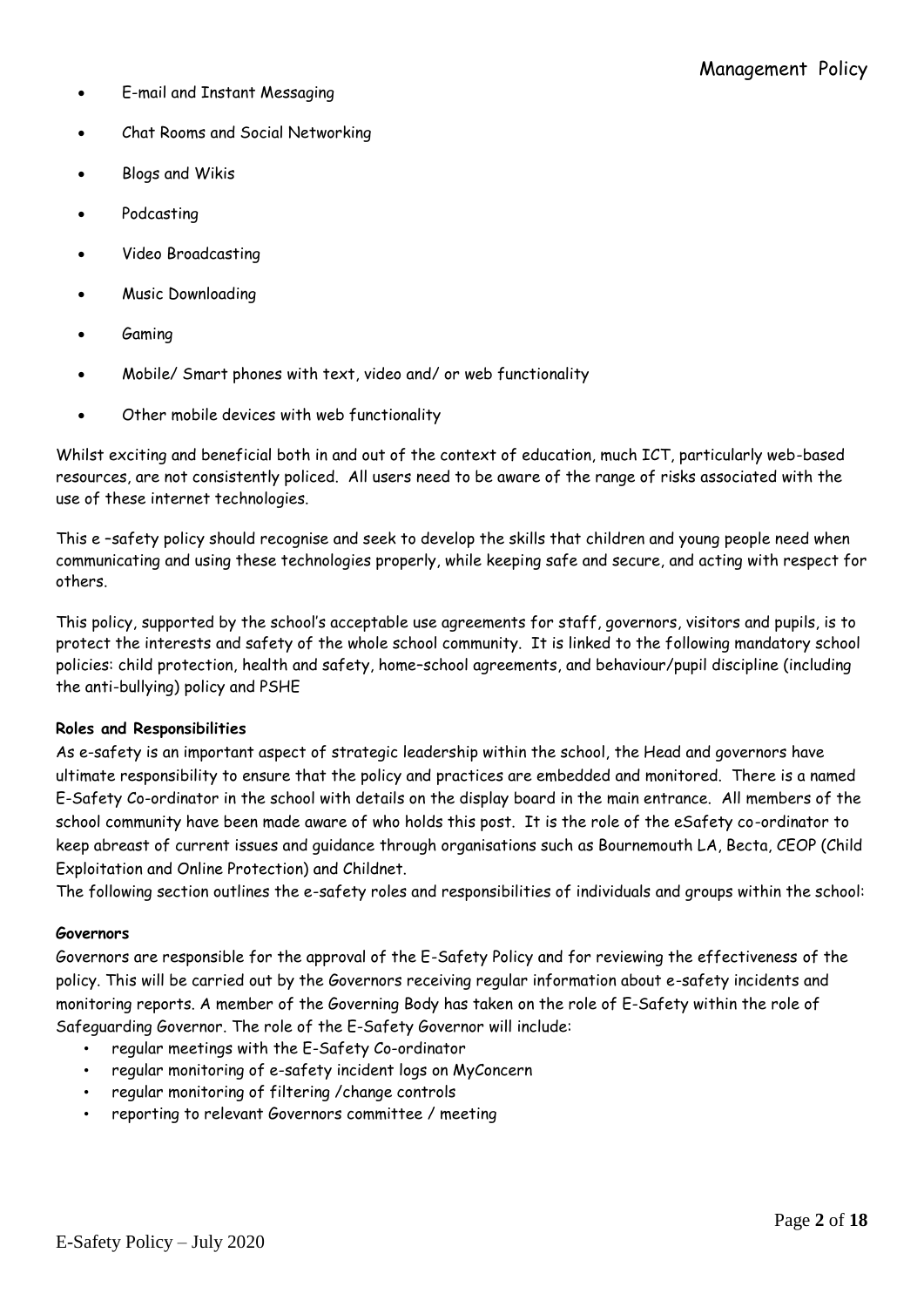## **Headteacher and Senior Leaders:**

- The Headteacher has a duty of care for ensuring the safety (including e-safety) of members of the school community
- The Headteacher and (at least) another member of the Senior Leadership Team should be aware of the procedures to be followed in the event of a serious e-safety allegation being made against a member of staff.
- The Headteacher and Senior Leaders are responsible for ensuring that the E-Safety Coordinator and other relevant staff receive suitable training to enable them to carry out their e-safety roles and to train other colleagues, as relevant.
- The Headteacher will ensure that there is a system in place to allow for monitoring and support of those in school who carry out the internal e-safety monitoring role. This is to provide a safety net and also support to those colleagues who take on important monitoring roles.

## **E-Safety Coordinator:**

- Takes day to day responsibility for e-safety issues and has a leading role in establishing and reviewing the school e-safety policies / documents
- Receives reports from the school web filter and liaises with teachers and SLT if any issues arise.
- Ensures that all staff are aware of the procedures that need to be followed in the event of an e-safety incident taking place.
- Provides training and advice for staff
- Liaises with the Local Authority / relevant body
- Liaises with school technical staff
- Receives reports of e-safety incidents and creates a log of incidents to inform future e-safety developments,
- Meets regularly with E-Safety Governor to discuss current issues and review incident logs on MyConcern
- Attends relevant meeting / committee of Governors

## **Network Manager / Technical staff:**

- That the school's technical infrastructure is secure and is not open to misuse or malicious attack
- That the school meets required e-safety technical requirements and any Local Authority / other relevant body e-Safety Policy / Guidance that may apply.
- That users may only access the networks and devices through a properly enforced password protection policy, in which passwords are regularly changed
- That filtering is applied and updated on a daily basis by the internet provider. It's implementation is not the sole responsibility of any single person
- That they keep up to date with e-safety technical information in order to effectively carry out their esafety role and to inform and update others as relevant
- That the use of the network / internet / Virtual Learning Environment / remote access / email is regularly monitored in order that any misuse / attempted misuse can be reported to the Headteacher and/or the E-Safety Coordinator

### **Teaching and Support Staff:**

- They have an up to date awareness of e-safety matters and of the current school e-safety policy and practices
- They have read, understood and signed the Staff Acceptable Use Policy / Agreement
- They report any suspected misuse or problem to the Headteacher for investigation / action / sanction
- All digital communications with students / pupils / parents / carers should be on a professional level and only carried out using official school systems
- E-safety issues are embedded in all aspects of the curriculum and other activities
- Pupils understand and follow the e-safety and acceptable use policies
- Pupils have a good understanding of research skills and uphold copyright regulations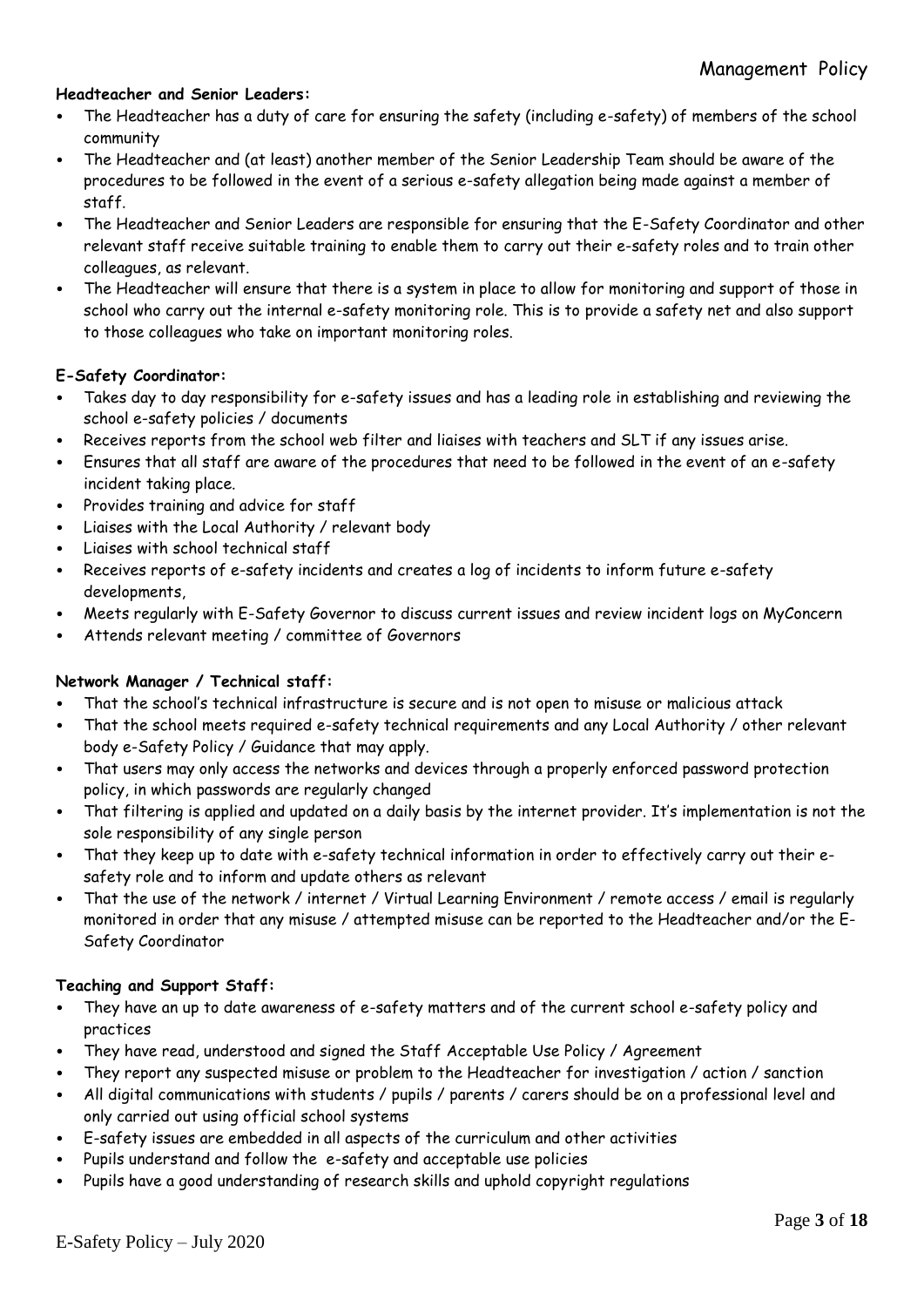## Management Policy

- They monitor the use of digital technologies, mobile devices, cameras etc in lessons and other school activities (where allowed) and implement current policies with regard to these devices
- In lessons where internet use is pre-planned pupils should be guided to sites checked as suitable for their use and that processes are in place for dealing with any unsuitable material that is found in internet searches
- All teaching and support staff agree to **only** use their school email to contact any other member of staff or professional body with any school business. This is to ensure we maintain a log of school communication and set clear, professional boundaries about how people should be contacted.
- MPPS actively encourages all members of staff to maintain a healthy work/life balance. To help to achieve this, MPPS strongly suggests everyone thinks very carefully about regularly muting notifications or enabling 'do not disturb' settings on their digital devices to ensure they can engage with friends and family without the distraction of work.

## **Designated Safeguarding Lead**

Should be trained in e-safety issues and be aware of the potential for serious child protection / safeguarding issues to arise from:

- sharing of personal data
- access to illegal / inappropriate materials
- inappropriate on-line contact with adults / strangers
- potential or actual incidents of grooming
- cyber-bullying

## **Pupils**

- Are responsible for using the school digital technology systems in an acceptable and appropriate manner ( following good practice guidelines)
- Should have a good understanding of research skills and to uphold copyright regulations
- Need to understand the importance of reporting abuse, misuse or access to inappropriate materials and know how to do so
- Will be expected to know and understand policies on the use of mobile devices and digital cameras. They should also know and understand policies on the taking / use of images and on cyber-bullying.
- Should understand the importance of adopting good e-safety practice when using digital technologies out of school and realise that the school's E-Safety Policy covers their actions out of school, if related to their membership of the school

## **Parents / Carers**

Parents / Carers play a crucial role in ensuring that their children understand the need to use the internet / mobile devices in an appropriate way. The school will take every opportunity to help parents understand these issues through parents' evenings, newsletters, letters, website and information about national / local e-safety campaigns / literature. Parents and carers will be encouraged to support the school in promoting good e-safety practice and to follow school e safety guidelines

- Parents/ carers are asked to read through and sign acceptable use agreements on behalf of their child on admission to school
- Parents/ carers are expected to sign a Home School agreement containing the following statement or similar
- Parents/ carers are reminded of the appropriate use of digital and videos taken at school events

Parents are regularly reminded of the **school approach to on-line safety and that is to not deliberately upload or add any images, sounds or text that could upset or offend any member of the school community**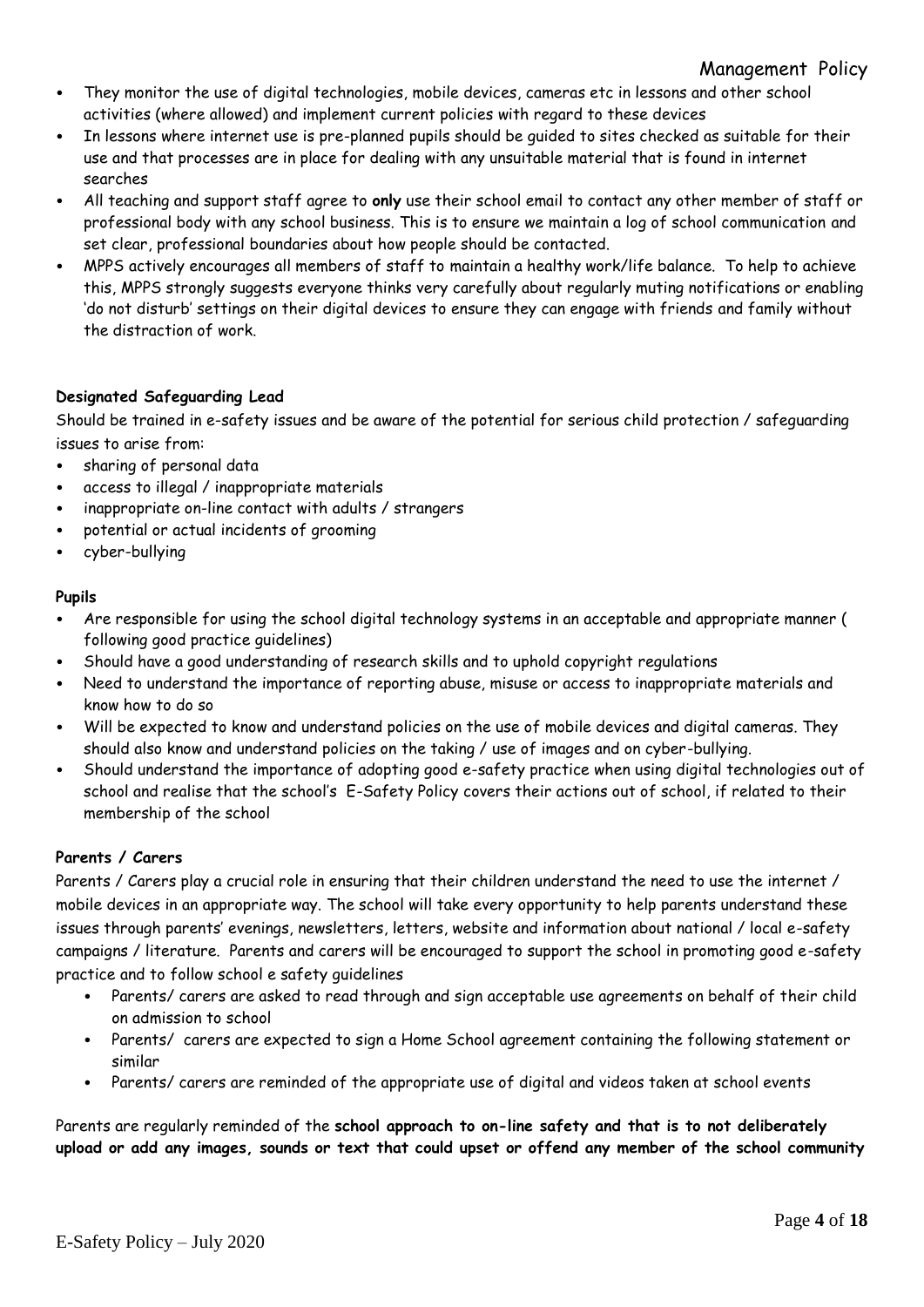## **E-Safety in the curriculum**

ICT and online resources are increasingly used across the curriculum. We believe it is essential for e-safety guidance to be given to the pupils on a regular and meaningful basis. E-safety is embedded within our curriculum and we continually look for new opportunities to promote e-safety. This policy will be successful with effective implementation; ensuring staff remain vigilant in planning and supervising appropriate educational ICT experiences.

- We follow the SWGfL 'Digital Literacy and Citizenship' materials and teach digital safety as part of our PSHCE curriculum. The SWGfL materials are shared during year group assemblies, this enables the resources to be tailored to the needs of the children and enable group discussions about any issues that arise.
- Any new issues / threats that arise during e-safety lessons will be reported the DSL or E-Safety Coordinator.
- We endeavour to embed e-safety messages across the curriculum whenever the internet and/or related technologies are used
- The e-safety policy will be introduced to the pupils at the start of each school year
- Educating pupils on the dangers of technologies that may be encountered outside school is done informally when opportunities arise and as part of the e-safety curriculum
- Pupils are aware of the relevant legislation when using the internet such as data protection and intellectual property which may limit what they want to do but also serves to protect them
- Pupils are taught about copyright and respecting other people's information, images, etc through discussion, modelling and activities
- Pupils are aware of the impact of cyberbullying and know how to seek help if they are affected by any form of online bullying. Pupils are also aware of where to seek advice or help if they experience problems when using the internet and related technologies; i.e. parent/ carer, teacher/ trusted staff member, or an organisation such as Childline or CEOP report abuse button
- Pupils are taught to critically evaluate materials and learn good searching skills through cross curricular teacher models, discussions and via the ICT curriculum.
- Where students / pupils are allowed to freely search the internet, staff will be vigilant in monitoring the content of the websites the young people visit.
- In lessons where internet use is pre-planned, it is best practice that students / pupils should be guided to sites checked as suitable for their use and that processes are in place for dealing with any unsuitable material that is found in internet searches.
- It is accepted that from time to time, for good educational reasons, students may need to research topics (e.g. racism, drugs, discrimination) that would normally result in internet searches being blocked. In such a situation, staff can request that the technical staff (or other relevant designated person) can temporarily remove those sites from the filtered list for the period of study. Any request to do so, should be auditable, with clear reasons for the need.
- Year base / whole school assemblies will be held for Safer Internet Day.

## **Equal Opportunities**

## **Pupils with additional needs**

- The school endeavours to create a consistent message with parents for all pupils and this in turn should aid establishment and future development of the schools' e-safety rules.
- However, staff are aware that some pupils may require additional teaching including reminders, prompts and further explanation to reinforce their existing knowledge and understanding of e-safety issues.
- Where a pupil has poor social understanding, careful consideration is given to group interactions when raising awareness of e-safety. Internet activities are planned and well managed for these children and young people.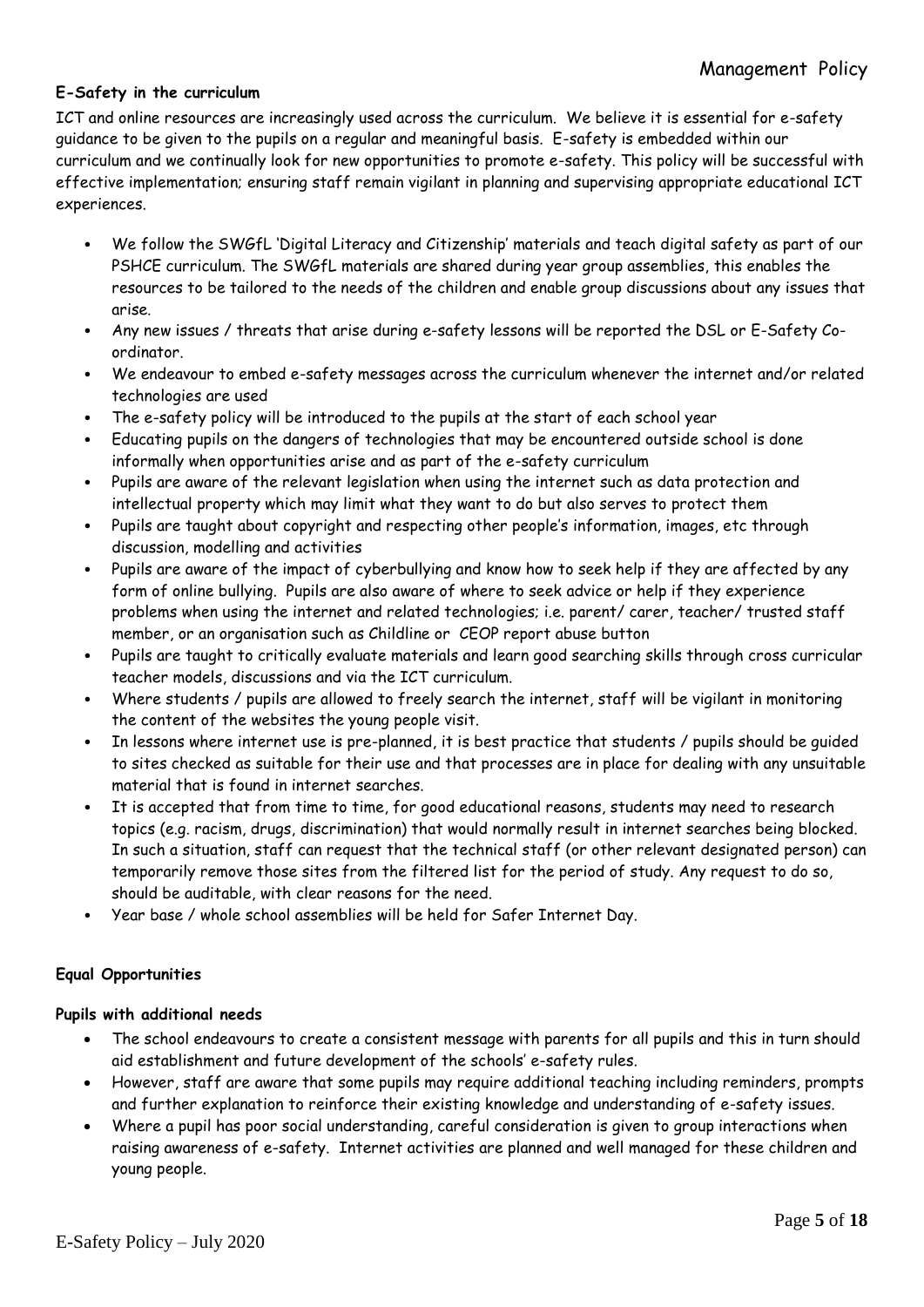## **E-Safety skills development for staff**

- Our staff receive regular information and training on e-safety issues in the form of HT bulletins, Teach Meets and inset days. Designated staff including the E-Safety Champion and ICT coordinator attend specific and regular e-safety training.
- All staff have been made aware of individual responsibilities relating to the safeguarding of children within the context of e-safety and know what to do in the event of misuse of technology by any member of the school community (see enclosed flowchart)
- All teaching and support staff will receive bi-annual training to support their personal use of social media. This will be an opportunity to update privacy settings to ensure staff remain safe and the reputation of the school isn't compromised. Information regarding this can be found at:

Facebook <https://www.facebook.com/help/443357099140264/>

Instagram<https://help.instagram.com/448523408565555>

Twitter <https://help.twitter.com/en/safety-and-security/how-to-make-twitter-private-and-public>

## **Managing the internet**

The internet is an open communication medium, available to all, at all times. Anyone can view information, send messages, discuss ideas and publish material which makes it both an invaluable resource for education, business and social interaction, as well as a potential risk to young and vulnerable people. Whenever any inappropriate use is detected it will be followed up.

- The children will have supervised access to internet resources (where reasonable) through the school's fixed and mobile internet technology
- Children are encouraged to let their teacher know if they have seen/heard anything that has upset them so the filter can be updated
- Staff will preview any recommended sites before use
- Raw image searches are discouraged when working with pupils. Google images is the recommended search engine for images in school, providing the highest level of filtering.
- If Internet research is set for homework, specific sites will be suggested that have previously been checked by the teacher. It is advised that parents recheck these sites and supervise this work. Parents will be advised to supervise any further research
- All users must observe copyright of materials from electronic resources
- The school infrastructure and individual workstations are protected by up to date virus software.

In a perfect world, inappropriate material would not be visible to pupils using the internet, but this is not easy to achieve and cannot be guaranteed. It is a sad fact that pupils may occasionally be confronted with inappropriate material, despite all attempts at filtering. Pupils should be taught what to do if they experience material that they find distasteful, uncomfortable or threatening. For example: to minimise the page and report the incident immediately to the teacher so that it can be checked.

### **Internet Use**

- Personal, sensitive, confidential or classified information or disseminate such information in any way that may compromise its intended restricted audience is not to be posted
- Names of colleagues, customers or clients or any other confidential information is not to be shared
- On-line gambling or gaming is not allowed

It is at the Headteacher's discretion on what internet activities are permissible for staff and pupils and how this is disseminated.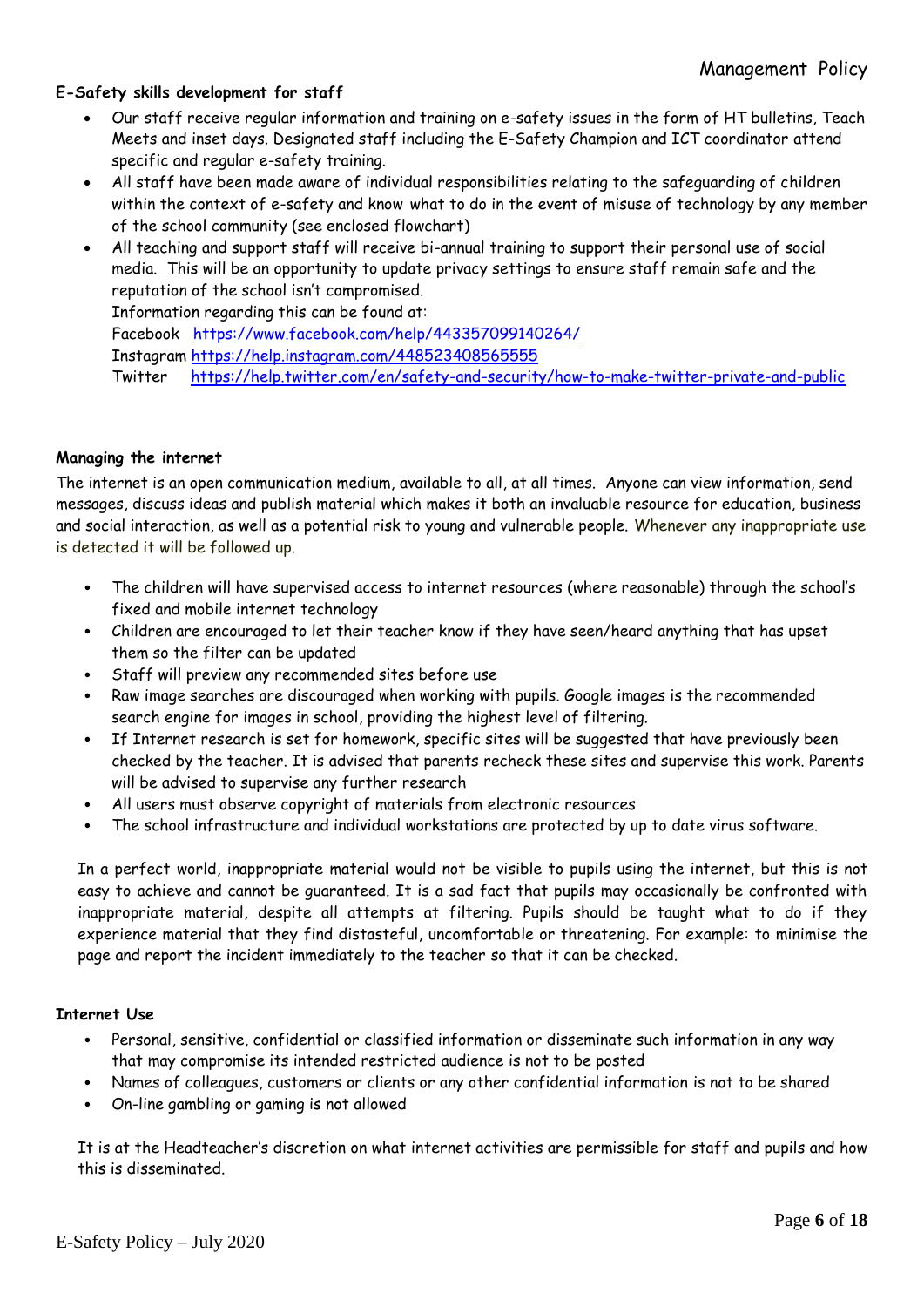## **Managing Social Networking**

Social networking sites, if used responsibly both outside and within an educational context can provide easy to use, creative, collaborative and free facilities. However, it is important to recognise that there are issues regarding the appropriateness of some content, contact, culture and commercialism. To this end, we encourage our pupils to think carefully about the way that information can be added and removed by all users, including themselves, from these sites.

- The school denies access to social networking sites to pupils and staff whilst in school.
- The school holds a Twitter account to share events and learning with parents.
- All pupils are educated about the potential dangers of information given by others on sites, for example users not being who they say they are.
- Staff are expected to report any notable activity concerning Malmesbury Park to the headteacher or ICT technician
- Staff and children are made aware that they are responsible for the content they publish on social networking sites, forums, blogs, wikis or any other form of user-generated media
- Pupils are taught to avoid placing images of themselves (or details within images that could give background details) on such sites and to consider the appropriateness of any images they post due to the difficulty of removing an image once online
- Pupils are always reminded to avoid giving out personal details on such sites which may identify them or where they are (full name, address, mobile/ home phone numbers, school details, IM/ email address, specific hobbies/ interests)
- Our staff and pupils are advised to set and maintain profiles on such sites to maximum privacy and deny access to unknown individuals
- Staff and pupils are encouraged to report any incidents of bullying to the school

## **Twitter**

MPPS maintains a Twitter account to share events, learning and messages with the wider school community.

- One person is designated as the manager of the account. This person is responsible for posting content to Twitter.
- All login details will be shared with at least one member of the SLT
- All content posted to the school Twitter account will be checked to ensure it is clear and grammatically correct
- To safeguard the pupils at MPPS, no names will be used alongside photos
- Anyone can follow the school Twitter account. All users will be regularly checked by a member of SLT. Any user deemed unsuitable, or not adding value to the school will be blocked.
- Parents will be encouraged to follow the school Twitter account so they can receive the information shared through the platform
- Any inappropriate content will be deleted, and its users will be removed or blocked depending on the nature of the comment. More serious incidents will be reported to the Police.
- The school Twitter account will only follow accounts which enrich the educational experience of the users
- The school will not follow the accounts of any member of staff
- Any member of staff who owns a Twitter account must have the following phrase in their bio: "The views and opinions I share are my own and not those of my employer."

## **Password security**

Password security is essential for staff, particularly as they are able to access and use pupil data. Staff are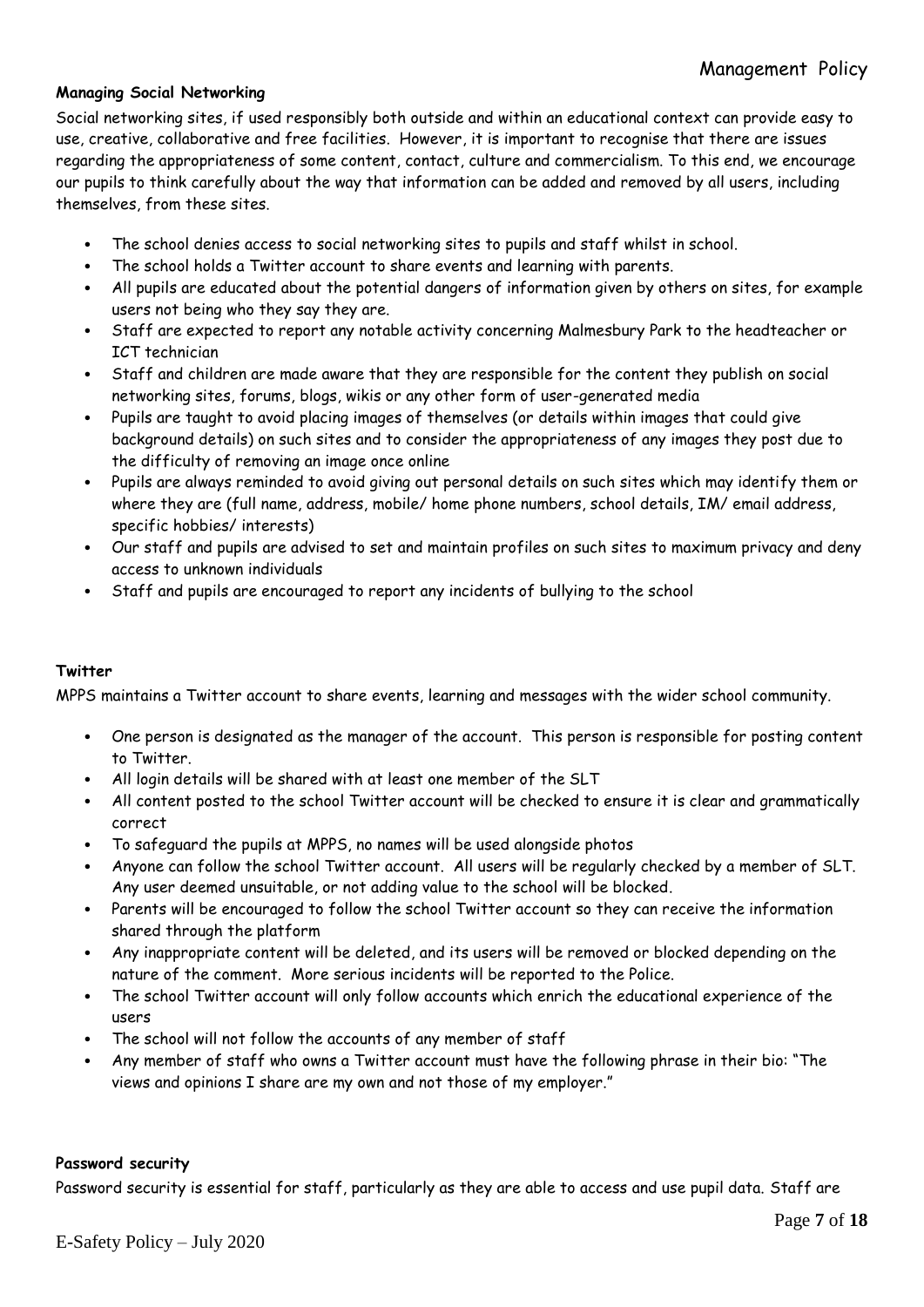expected to have secure passwords which are not shared with anyone. The pupils are expected to keep their passwords secure and not to share with others, particularly their friends. Staff and pupils are regularly reminded of the need for password security.

- All users read and sign an Acceptable Use Agreement to demonstrate that they have understood the school's e-safety policy and Data Security
- Staff are aware of their individual responsibilities to protect the security and confidentiality of school networks, MIS systems, including ensuring that passwords are not shared and are changed every 30 days. Individual staff users must also make sure that workstations are not left unattended and are locked. The automatic lock time for the school computers is 15 minutes.
- Passwords have to meet the requirements enforced by the network. This is currently more than 5 characters long and unique for each new password changed. A designated user name and password is provided for guests or external trainers to the school.
- Do not record passwords or encryption keys on paper or in an unprotected file
- Change passwords whenever there is any indication of possible system or password compromise
- Use personal data only on secure password protected computers and other devices, ensuring that they are properly "logged-off" at the end of any session in which they are using personal data.

## **Data security**

The accessing and appropriate use of school data is something that the school takes very seriously.

The school follows:

- Becta guidelines Becta Schools [Leadership and management -](http://schools.becta.org.uk/index.php?section=lv&catcode=ss_lv_saf_se_03&rid=14734) Security Data handling security [guidance for schools](http://schools.becta.org.uk/index.php?section=lv&catcode=ss_lv_saf_se_03&rid=14734) (published Spring 2009) and the Local Authority guidance documents listed below
- [HGfL: School Admin: School Office: Data Protection and Freedom of Information](http://www.thegrid.org.uk/info/dataprotection/index.shtml#securedata)
- Headteacher's Guidance Data Security in Schools Dos and Don'ts
- Network Manager/MIS Administrator or Manager Guidance Data Security in Schools
- Staff Guidance Data Security in Schools Dos and Don'ts
- SIRO/IAO Guidance Data Security in Schools Dos and Don'ts

## **Infrastructure – Monitoring and filtering**

All internet activity is logged by the school's internet provider.

- MPPS has an internet filter which automatically reports any incidents to the e-safety
- A further level of monitoring (websites visited; Users logged in and email use) is carried out by our school ICT Technician.
- Any policy breach is grounds for disciplinary action in accordance with the school disciplinary procedure.
- Policy breaches may also lead to criminal or civil proceedings.
- Malmesbury Park Primary School is aware of its responsibility when monitoring staff communication under current legislation and takes into account; Data Protection Act 1998, The Telecommunications (Lawful Business Practice) (Interception of Communications) Regulations 2000, Regulation of Investigatory Powers Act 2000, Human Rights Act 1998
- Pupils and staff using personal removable media are responsible for measures to protect against viruses, for example making sure that additional systems used have up-to-date virus protection software. It is not the school's responsibility nor the network manager's to install or maintain virus protection on personal systems. If pupils wish to bring in work on removable media it must be given to the teacher for a safety check first
- Pupils and staff are not permitted to download programs or files on school based technologies without seeking prior permission from the Headteacher or ICT Technician.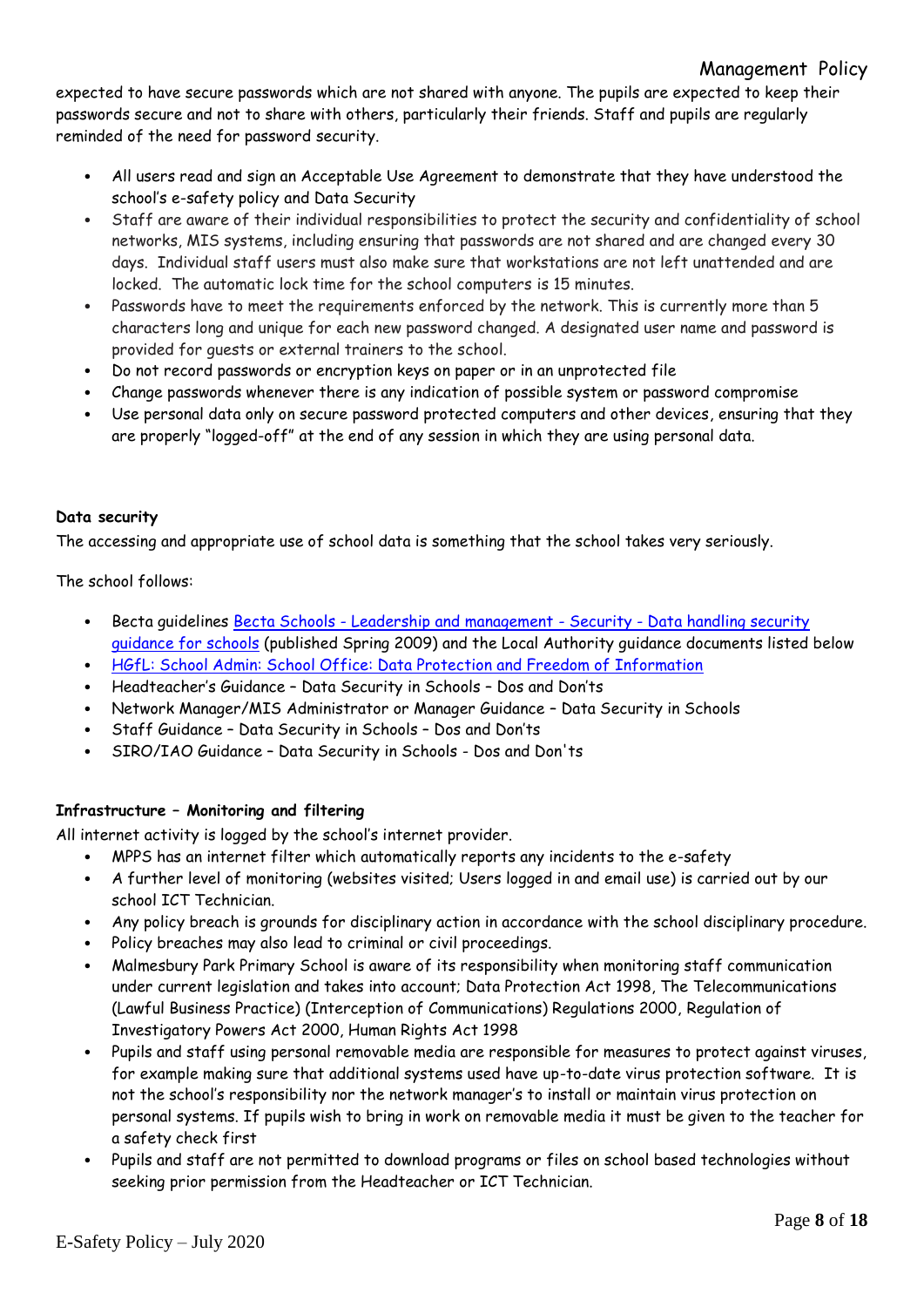- If there are any issues related to viruses or anti-virus software, the network manager should be informed
- Hardware may only be disposed of following consultation with the ICT technician and/or head teacher

## **Protecting Personal, Sensitive, Confidential and Classified Information**

- Ensure that any school information accessed from your own PC or removable media equipment is kept secure.
- Ensure the accuracy of any personal, sensitive, confidential and classified information you disclose or share with others
- Ensure that personal, sensitive, confidential or classified information is not disclosed to any unauthorised person
- Only download personal data from systems if expressly authorised to do so by your manager
- You must not post on the internet personal, sensitive, confidential, or classified information, or disseminate such information in any way that may compromise its intended restricted audience
- Ensure hard copies of data are securely stored and disposed of after use in accordance with the document labelling

### **Senior Information Risk Officer**

The SIRO is a senior member of staff who is familiar with information risks and the school's response. Typically, the SIRO should be a member of the senior leadership team and have the following responsibilities to:

- own the information risk policy and risk assessment
- appoint the Information Asset Owner(s) (IAOs)
- act as an advocate for information risk management

The SIRO in this school is the Headteacher

### **Information Asset Owner.**

Any information that is sensitive needs to be protected. This will include the personal data of learners and staff; such as assessment records, medical information and special educational needs data. Schools should identify an Information Asset Owner. As a result, the IAO is able to manage and address risks to the information and make sure that information handling complies with legal requirements.

Although these roles have been explicitly identified, the handling of secured data is everyone's responsibility – whether they are an employee, consultant, software provider or managed service provider. Failing to apply appropriate controls to secure data could amount to gross misconduct or even legal action.

### **Storing/Transferring Personal, Sensitive, Confidential or Classified Information Using Removable Media.**

- Ensure removable media is purchased with encryption. Any sensitive or personal information must be held on an encrypted storage device.
- Store all removable media securely
- Securely dispose of removable media that may hold personal data
- Encrypt all files containing personal, sensitive, confidential or classified data
- Non sensitive or personal data does not need to be stored on an encrypted storage device i.e lesson plans.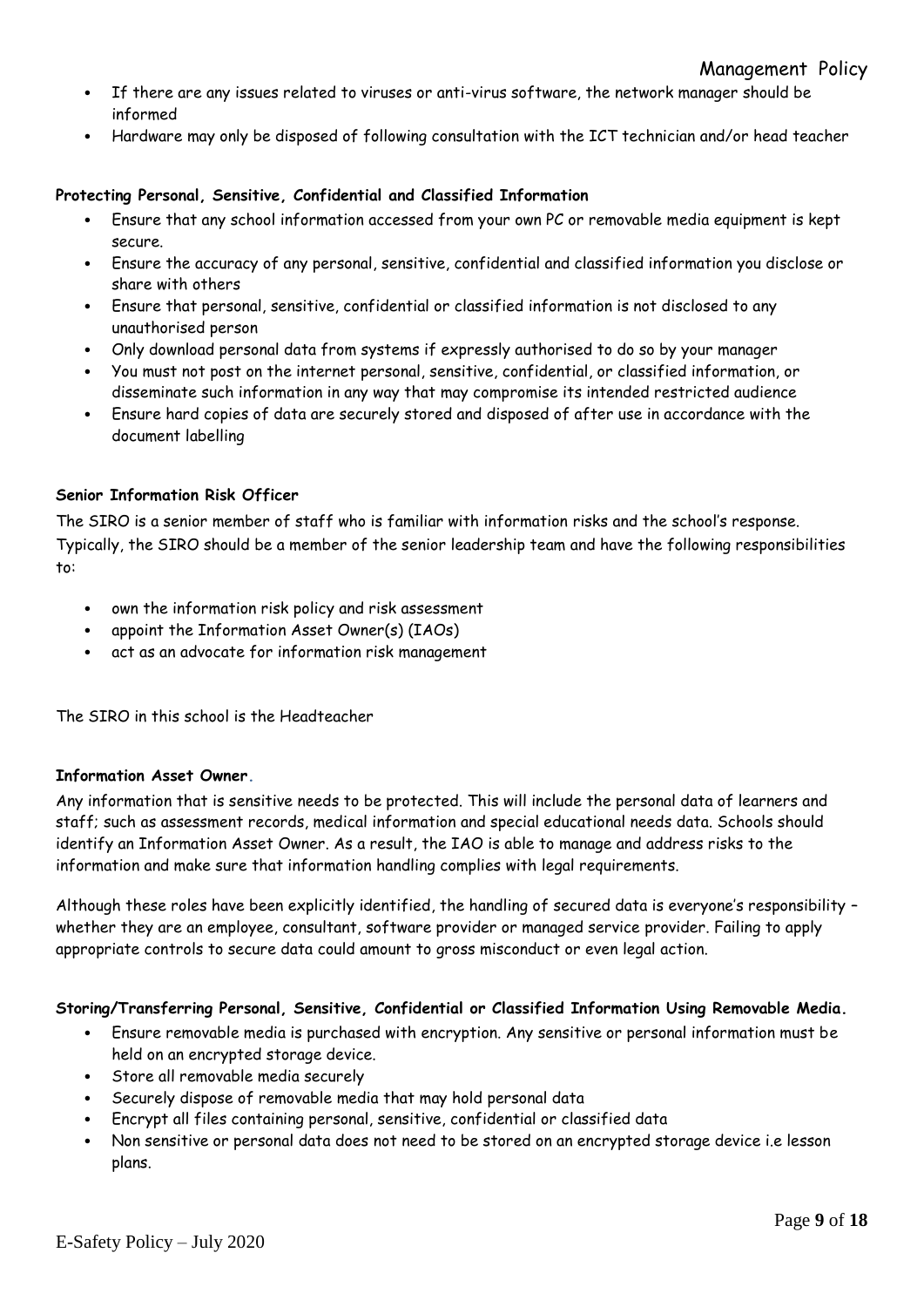## **Remote Access**

• You are responsible for all activity via your remote access facility. Maintain access security at all times at the same level as is used in school.

### **Mobile technologies**

Many emerging technologies offer new opportunities for teaching and learning including a move towards personalised learning and 1:1 device ownership for children and young people. Many existing mobile technologies such as portable media players, gaming devices, mobile and Smart phones are familiar to children outside of school too. They often provide a collaborative, well-known device with possible internet access and thus open up risk and misuse associated with communication and internet use. Emerging technologies will be examined for educational benefit and the risk assessed before use in school is allowed. Our school chooses to manage the use of these devices in the following ways so that users exploit them appropriately.

## **Personal Mobile devices (including phones)**

- The school allows staff to bring in personal mobile phones and devices for their own use. Under no circumstances does the school allow a member of staff to contact a pupil or parent/ carer using their personal device
- Pupils are allowed to bring personal mobile devices/phones to school but must not use them for personal purposes within lesson time. The device must be left in the school office for the duration of the school day.
- This technology may be used, however for educational purposes, as mutually agreed with the Headteacher.The device user, in this instance, must always ask the prior permission of the bill payer
- The school is not responsible for the loss, damage or theft of any personal mobile device
- The sending of inappropriate text messages between any member of the school community is not allowed
- Permission must be sought before any image or sound recordings are made on these devices of any member of the school community
- Users bringing personal devices into school must ensure there is no inappropriate or illegal content on the device

Use of mobile phones is summarised in the following chart: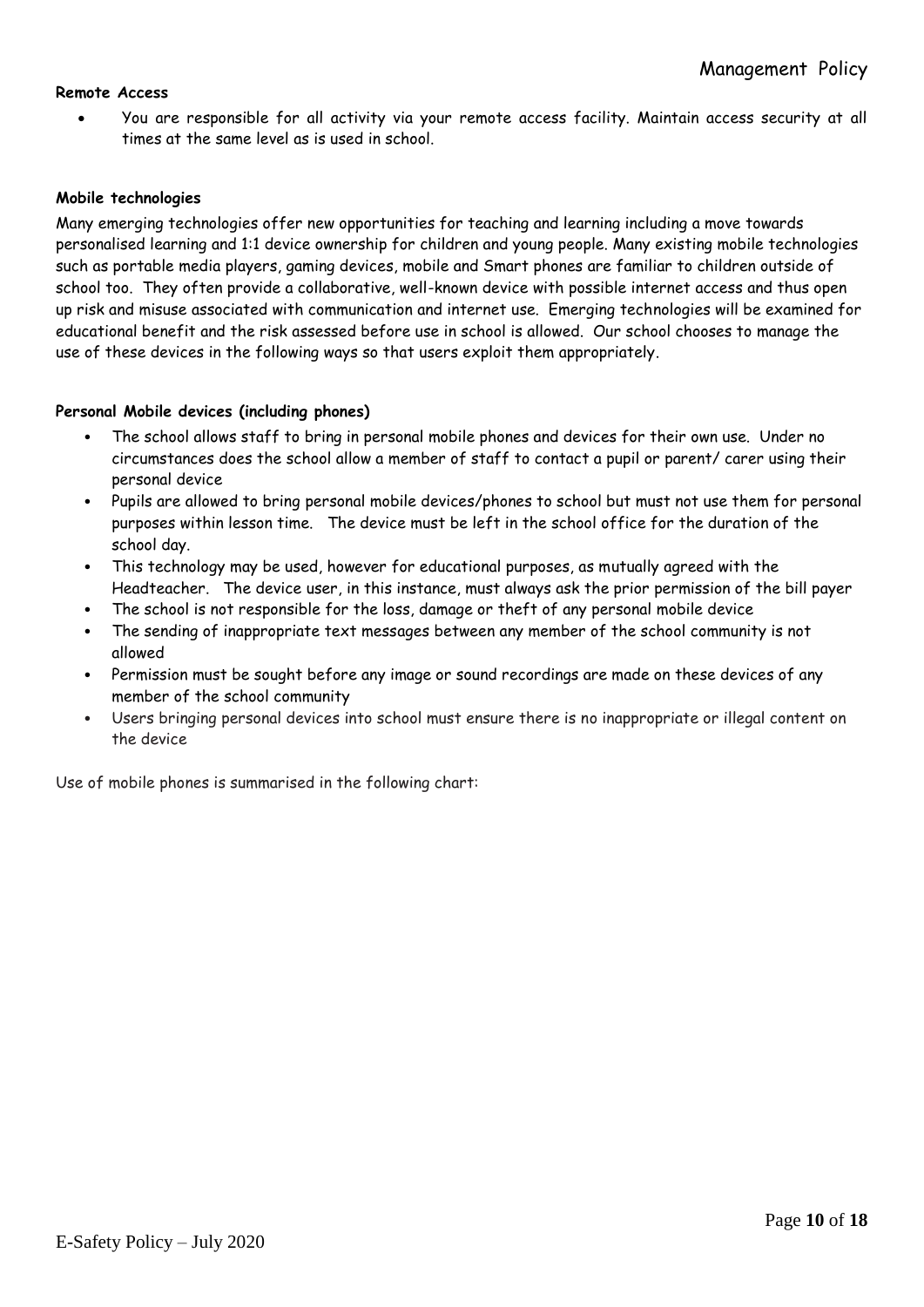# Management Policy

|                                                                       | Staff & other adults                                                                                                                                                                                                                                                                                                 |                                                                                                           | Students / Pupils                                                                                            |                                                                                                                       |
|-----------------------------------------------------------------------|----------------------------------------------------------------------------------------------------------------------------------------------------------------------------------------------------------------------------------------------------------------------------------------------------------------------|-----------------------------------------------------------------------------------------------------------|--------------------------------------------------------------------------------------------------------------|-----------------------------------------------------------------------------------------------------------------------|
| <b>Communication Technologies</b>                                     | Not allowed                                                                                                                                                                                                                                                                                                          | <b>Allowed</b>                                                                                            | Not allowed                                                                                                  | <b>Allowed</b>                                                                                                        |
| Mobile phones may be<br>brought to school                             |                                                                                                                                                                                                                                                                                                                      | Phone not to be<br>used in<br>classrooms.<br>Access only<br>allowed during<br>own time when<br>in school. |                                                                                                              | Phone must be<br>left in the<br>school office at<br>the start of the<br>day and<br>collected at the<br>end of the day |
| Use of mobile phones in<br>lessons                                    | $\checkmark$                                                                                                                                                                                                                                                                                                         |                                                                                                           | ✓                                                                                                            |                                                                                                                       |
| Use of mobile phones in<br>social time                                |                                                                                                                                                                                                                                                                                                                      | $\checkmark$                                                                                              | ✓                                                                                                            |                                                                                                                       |
| Taking photos on mobile<br>phones / cameras                           | Staff are expected to<br>use school devices for<br>taking photos in school an<br>on trips. Personal devices<br>may be used in very<br>exceptional cases where<br>permission has been<br>sought and images are<br>removed once<br>transferred to the<br>school network. This<br>must be completed in the<br>same day. |                                                                                                           | Special<br>arrangements will<br>be discussed for<br>individual school<br>trips                               |                                                                                                                       |
| Use of other mobile<br>devices in school eg tablets                   |                                                                                                                                                                                                                                                                                                                      | Allowed during<br>social time                                                                             | Special<br>arrangements will<br>be discussed for<br>individual school<br>trips/<br>homework/home<br>learning |                                                                                                                       |
| Use of personal email<br>addresses in school, or on<br>school network |                                                                                                                                                                                                                                                                                                                      | During social<br>time only                                                                                | ✓                                                                                                            |                                                                                                                       |
| Use of school email for<br>personal emails                            | $\checkmark$                                                                                                                                                                                                                                                                                                         |                                                                                                           | $\checkmark$                                                                                                 |                                                                                                                       |
| Use of messaging apps                                                 |                                                                                                                                                                                                                                                                                                                      | During social<br>time only                                                                                | ✓                                                                                                            |                                                                                                                       |
| Use of social media                                                   | ✓                                                                                                                                                                                                                                                                                                                    |                                                                                                           | ✓                                                                                                            |                                                                                                                       |

## **School provided mobile devices**

• The sending of inappropriate text messages between any member of the school community is not allowed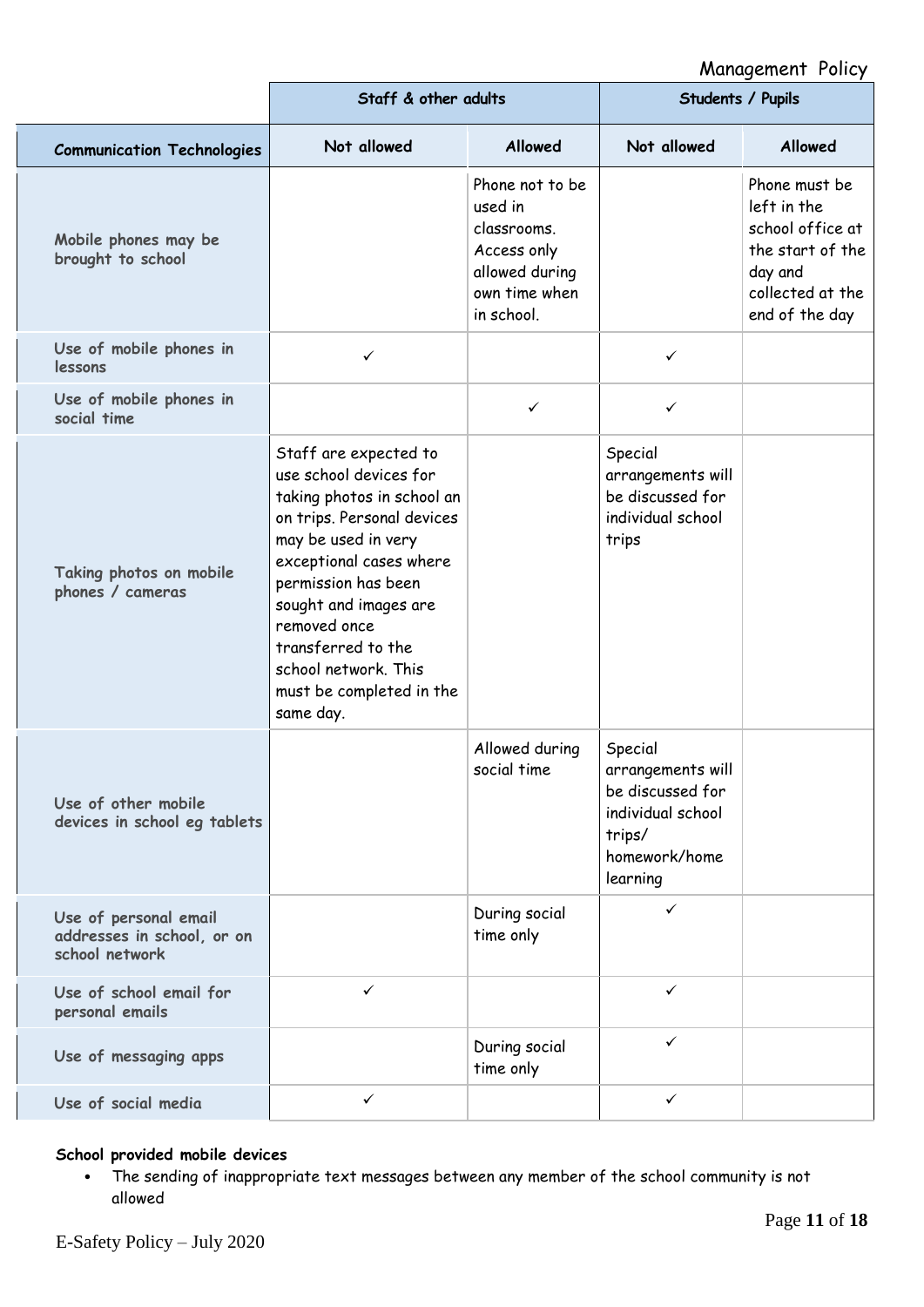- Permission must be sought before any image or sound recordings are made on the devices of any member of the school community
- Where the school provides mobile technologies such as phones, laptops for offsite visits and trips, only these devices should be used
- Where the school provides a laptop for staff, only this device may be used to conduct school business outside of school

## **Safe use of images**

### **Taking of images and films**

Digital images are easy to capture, reproduce and publish and, therefore, misuse. We must remember that it is not always appropriate to take or store images of any member of the school community or public, without first seeking consent and considering the appropriateness.

- With the written consent of parents (on behalf of pupils) and staff, the school permits the appropriate taking of images by staff and pupils with school equipment
- Staff are not permitted to use personal digital equipment, such as mobile phones and cameras, to record images of pupils, this includes when on field trips. However, with the express permission of the Headteacher, images can be taken provided they are transferred immediately and solely to the school's network and deleted from the staff device
- Pupils are not permitted to use personal digital equipment, including mobile phones and cameras, to record images of the others, this includes when on field trips. However, with the express permission of the Headteacher, images can be taken provided they are transferred immediately and solely to the school's network and deleted from the pupil's device

### **Publishing pupil's images and work**

On a child's entry to the school, all parents/carers will be asked to give permission to use their child's work/photos in a variety of ways related to school activities.

This consent form is considered valid for the entire period that the child attends this school unless there is a change in the child's circumstances where consent could be an issue, e.g. divorce of parents, custody issues, etc.

Parents/ carers may withdraw permission, in writing, at any time. Consent has to be given by both parents in order for it to be deemed valid.

Pupils' full names will not be published alongside their image

Only the Web Manager and office staff has authority to upload to the site.

### **Storage of images**

- Images/ films of children are stored on the school's network.
- Pupils and staff are not permitted to use personal portable media for storage of images (e.g., USB sticks) without the express permission of the Headteacher
- Rights of access to this material are restricted to the teaching staff and pupils within the confines of the school network
- The Headteacher and the IT technician has the responsibility of deleting the images when they are no longer required, or the pupil has left the school

### **E-mail**

• The school gives all staff their own e-mail account to use for all school business as a work based tool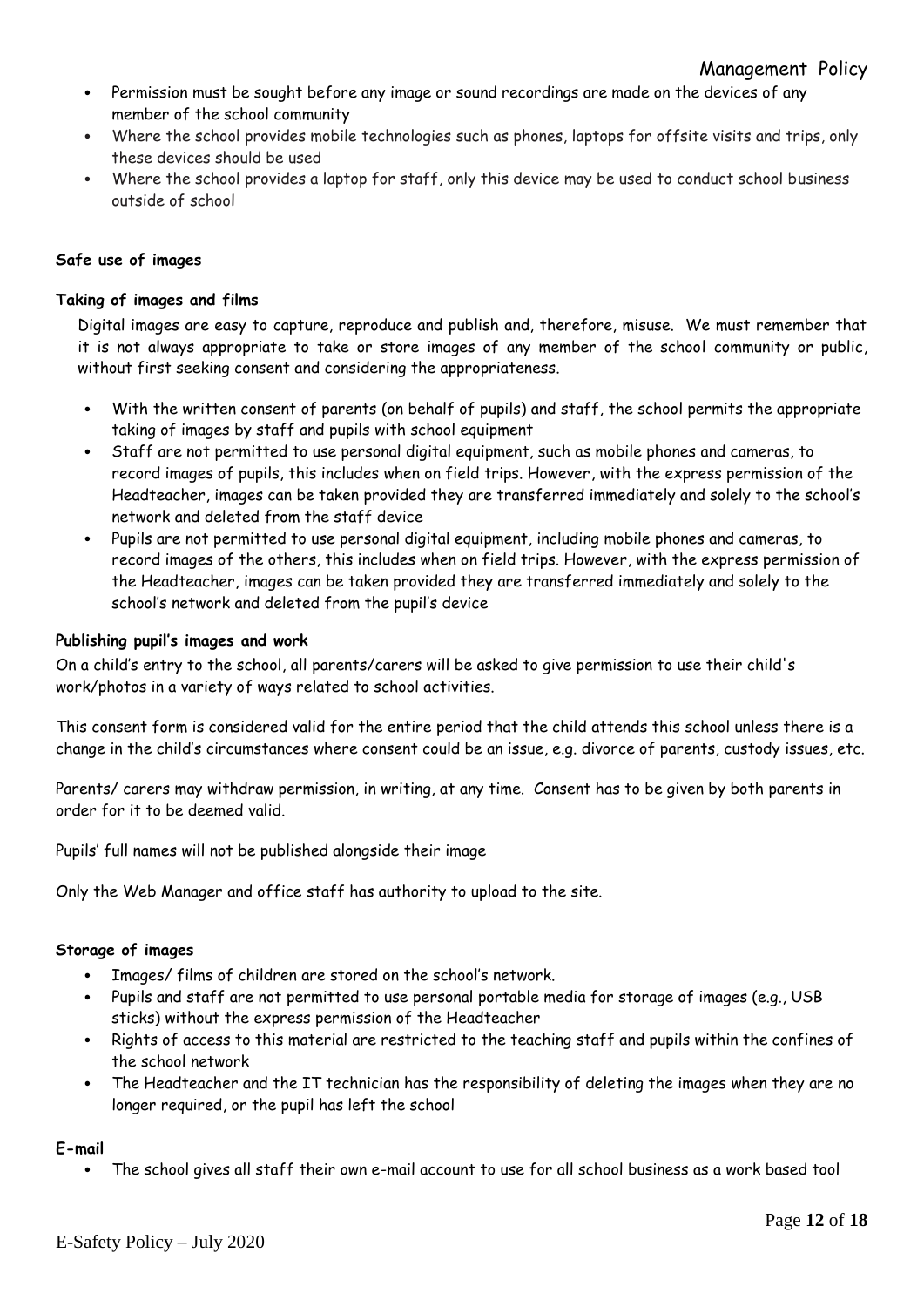## Management Policy

- It is the responsibility of each account holder to keep the password secure. For the safety and security of users and recipients, all mail is filtered and logged; if necessary e-mail histories can be traced. The school email account should be the account that is used for all school business
- Under no circumstances should staff contact pupils, parents or conduct any school business using personal e-mail addresses
- E-mails created or received as part of your school job will be subject to disclosure in response to a request for information under the Freedom of Information Act 2000.
- Emails must not be sent to pupils.
- Emails can only be sent to parents via the school office email account.
- Pupils must immediately tell a teacher/ trusted adult if they receive an offensive e-mail. Similarly staff must inform the e safety coordinator/headteacher if an offensive email is received.
- Pupils are introduced to e-mail as part of the ICT Scheme of Work
- Use your own school e-mail account so that you are clearly identified as the originator of a message
- School e-mail is not to be used for personal advertising
- Never open attachments from an untrusted source; Consult your network manager first.

## **Webcams, CCTV and video conferencing**

- The school uses CCTV for security and safety. The only people with access to this are the Headteacher, Site Managers and office staff. Notification of CCTV use is displayed at the front of the school.
- Webcams in school are only ever used for specific learning purposes, e.g. monitoring hens' eggs
- Video conferencing
- Permission is sought from parents and carers if their children are involved in video conferences and children are supervised by a member of staff
- The school keeps a record of video conferences, including date, time and participants.

### **Misuse and infringements**

### **Complaints**

Complaints and/ or issues relating to e-safety should be made to the e-safety co-ordinator or Headteacher.

### **Inappropriate material**

- All users are aware of the procedures for reporting accidental access to inappropriate materials. The breach must be immediately reported to the e-safety co-ordinator
- Deliberate access to inappropriate materials by any user will lead to the incident being logged by the esafety co-ordinator, depending on the seriousness of the offence; investigation by the Headteacher/ LA, immediate suspension, possibly leading to dismissal and involvement of police for very serious offences (see flowchart)
- Users are made aware of sanctions relating to the misuse or misconduct by having access to this policy, the Ht bulletin and an Induction Programme.

### **Review procedure**

There will be an on-going opportunity for staff to discuss with the e-safety coordinator any issue of e-safety that concerns them. There will be an on-going opportunity for staff to discuss with the SIRO/IAO any issue of data security that concerns them. This policy will be reviewed every (12) months and consideration given to the implications for future whole school development planning. The policy will be amended if new technologies are adopted or central government change the orders or guidance in any way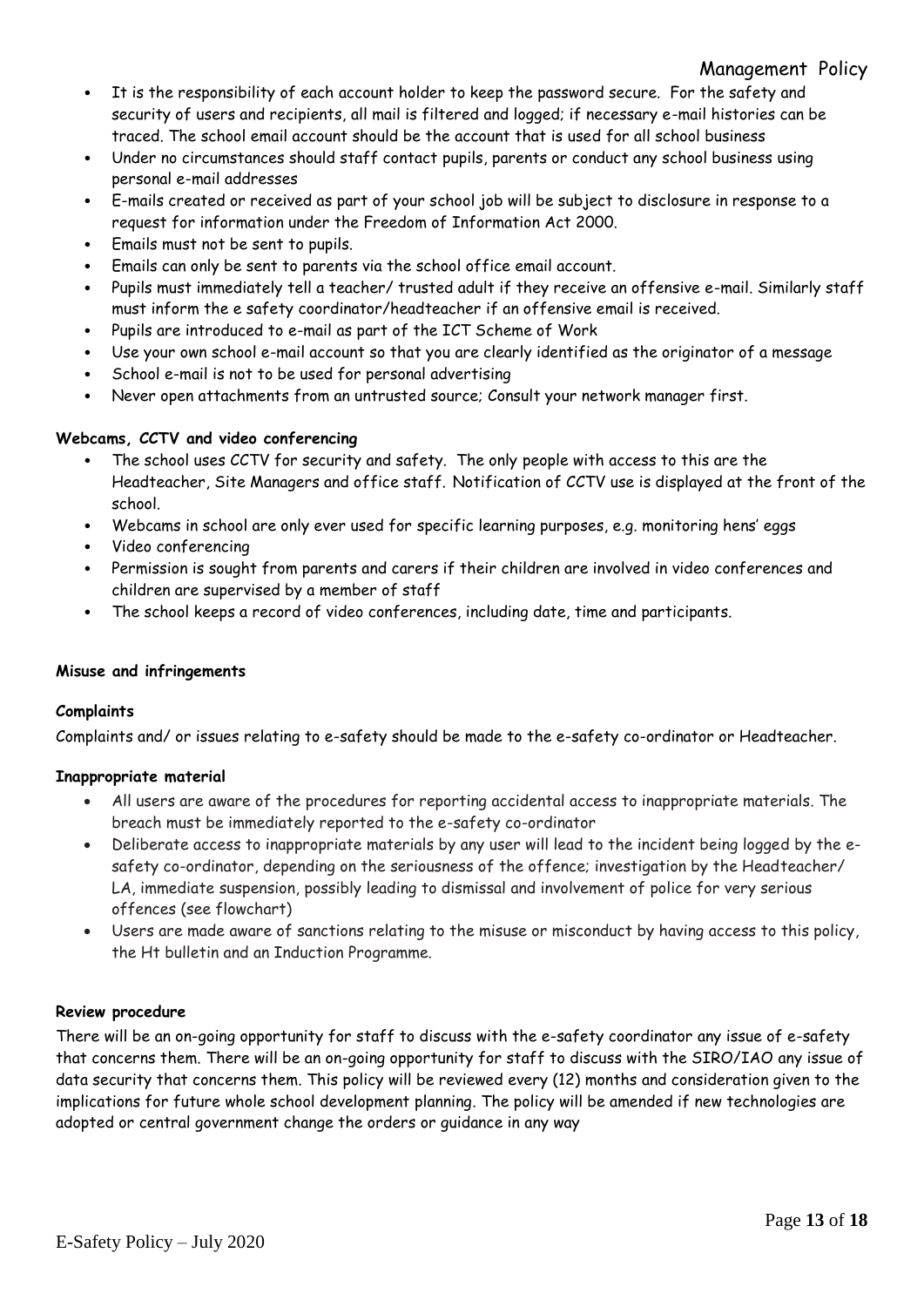### **Acceptable use agreement: Staff, Governors and Visitors**

ICT (including data) and the related technologies such as e-mail, the internet and mobile devices are an expected part of our daily working life in school. This policy is designed to ensure that all staff are aware of their professional responsibilities when using any form of ICT. All staff are expected to sign this policy and adhere at all times to its contents. Any concerns or clarification should be discussed with the school e-safety coordinator or Jackie Green, Senior Information Risk Owner.

- ➢ I will only use the school's email / Internet / Intranet / Learning Platform and any related technologies for professional purposes or for uses deemed 'reasonable' by the Head or Governing Body.
- ➢ I will comply with the ICT system security and not disclose any passwords provided to me by the school or other related authorities
- $\triangleright$  I will ensure that all electronic communications with pupils and staff are compatible with my professional role.
- ➢ I will not give out my own personal details, such as mobile phone number and personal e-mail address, to pupils.
- $\triangleright$  I will only use the approved, secure e-mail system(s) for any school business.
- $\triangleright$  I will ensure that personal data (such as data held on MIS software) is kept secure and is used appropriately, whether in school, taken off the school premises or accessed remotely. Personal data can only be taken out of school or accessed remotely when authorised by the Head or Governing Body. Personal or sensitive data taken off site must be encrypted.
- ➢ I will not install any hardware of software without permission of the Headteacher
- ➢ I will not browse, download, upload or distribute any material that could be considered offensive, illegal or discriminatory.
- ➢ Images of pupils and/ or staff will only be taken, stored and used for professional purposes inline with school policy and with written consent of the parent, carer or staff member. Images will not be distributed outside the school network without the permission of the parent/ carer, member of staff or Headteacher.
- ➢ I understand that all my use of the Internet and other related technologies can be monitored and logged and can be made available, on request, to my Line Manager or Headteacher.
- $\triangleright$  I will respect copyright and intellectual property rights.
- ➢ I will ensure that my online activity, both in school and outside school, will not bring my professional role into disrepute.
- ➢ I will support and promote the school's e-Safety and Data Security policies and help pupils to be safe and responsible in their use of ICT and related technologies.
- ➢ I understand this forms part of the terms and conditions set out in my contract of employment.

### **User Signature**

I agree to follow this code of conduct and to support the safe and secure use of ICT throughout the school

Signature …….………………….………… Date ……………………

Full Name ………………………………….........................................(printed)

Job title . . . . . . . . . . . . . . . . . . . . . . . . . . . . . . . . . . . . . . . . . . . . .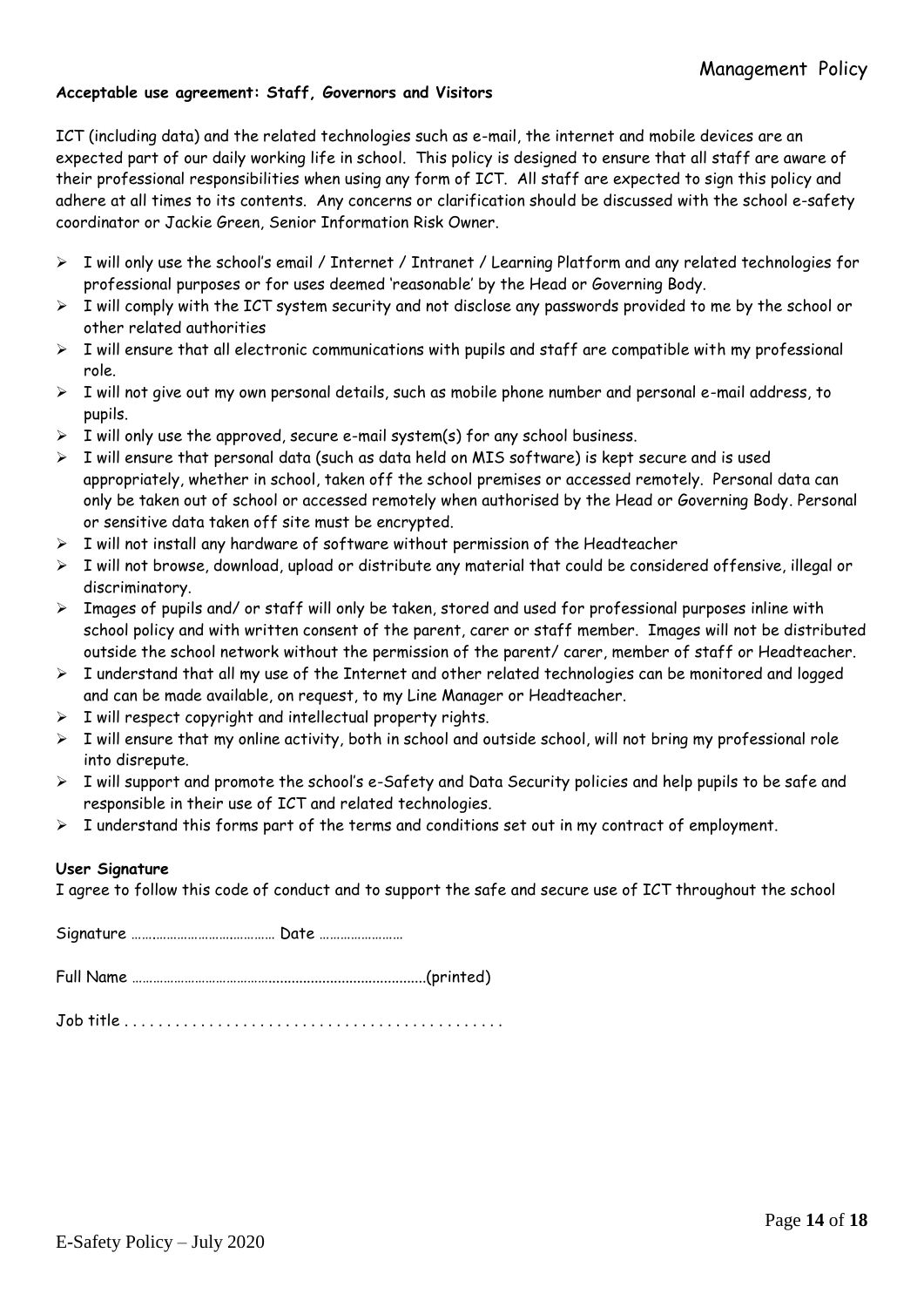## **Acceptable use agreement: Pupil (Primary)**

## **Primary Pupil Acceptable Use Agreement / eSafety Rules**

- I will only use ICT in school for school purposes.
- I will only use my class e-mail address or my own school e-mail address when e-mailing.
- I will only open e-mail attachments from people I know, or who my teacher has approved.
- I will not tell other people my passwords.
- I will only open/delete my own files.
- I will make sure that all ICT contact with other children and adults is responsible, polite and sensible.
- I will not deliberately look for, save or send anything that could be unpleasant or nasty. If I accidentally find anything like this I will tell my teacher immediately.
- I will not give out my own details such as my name, phone number or home address. I will not arrange to meet someone.
- I will be responsible for my behaviour when using ICT because I know that these rules are to keep me safe.
- I know that my use of ICT can be checked and that my parent/ carer contacted if a member of school staff is concerned about my e-safety.

Letter to go to all parents on induction to the school Dear Parent/ Carer

ICT including the internet, e-mail and mobile technologies, etc. has become an important part of learning in our school. We expect all children to be safe and responsible when using any ICT.

Please read and discuss these e-safety rules with your child and return the slip at the bottom of this page. If you have any concerns or would like some explanation please contact the class teacher.

**Parent/ carer signature**

We have discussed this and ……………………………………..........(child name) agrees to follow the e-safety rules and to support the safe use of ICT at Malmesbury Park Primary School.

Parent/ Carer Signature …….………………….………………………….

Class …………………………………. Date ………………………………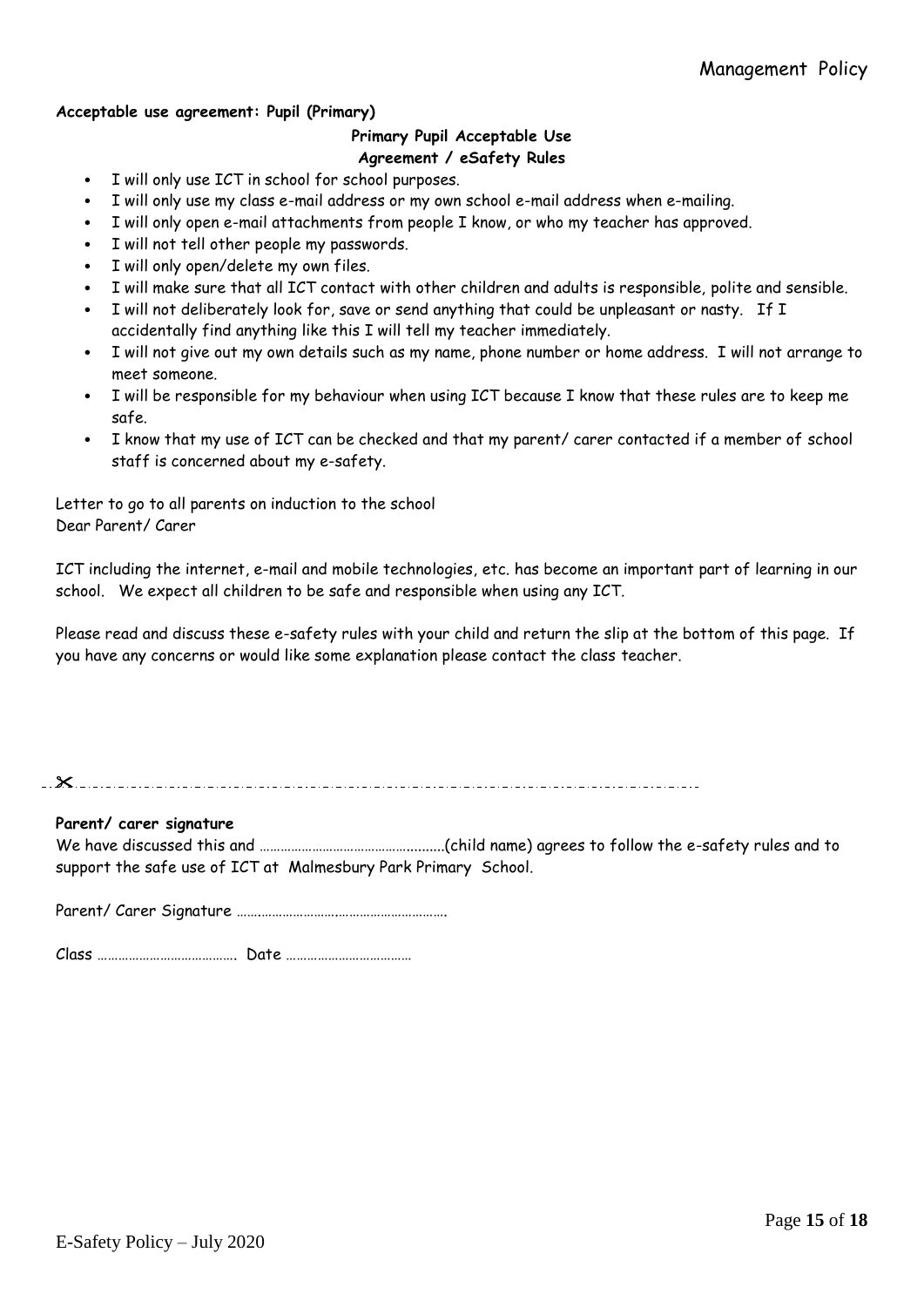# **Flowchart for managing an eSafety incident**

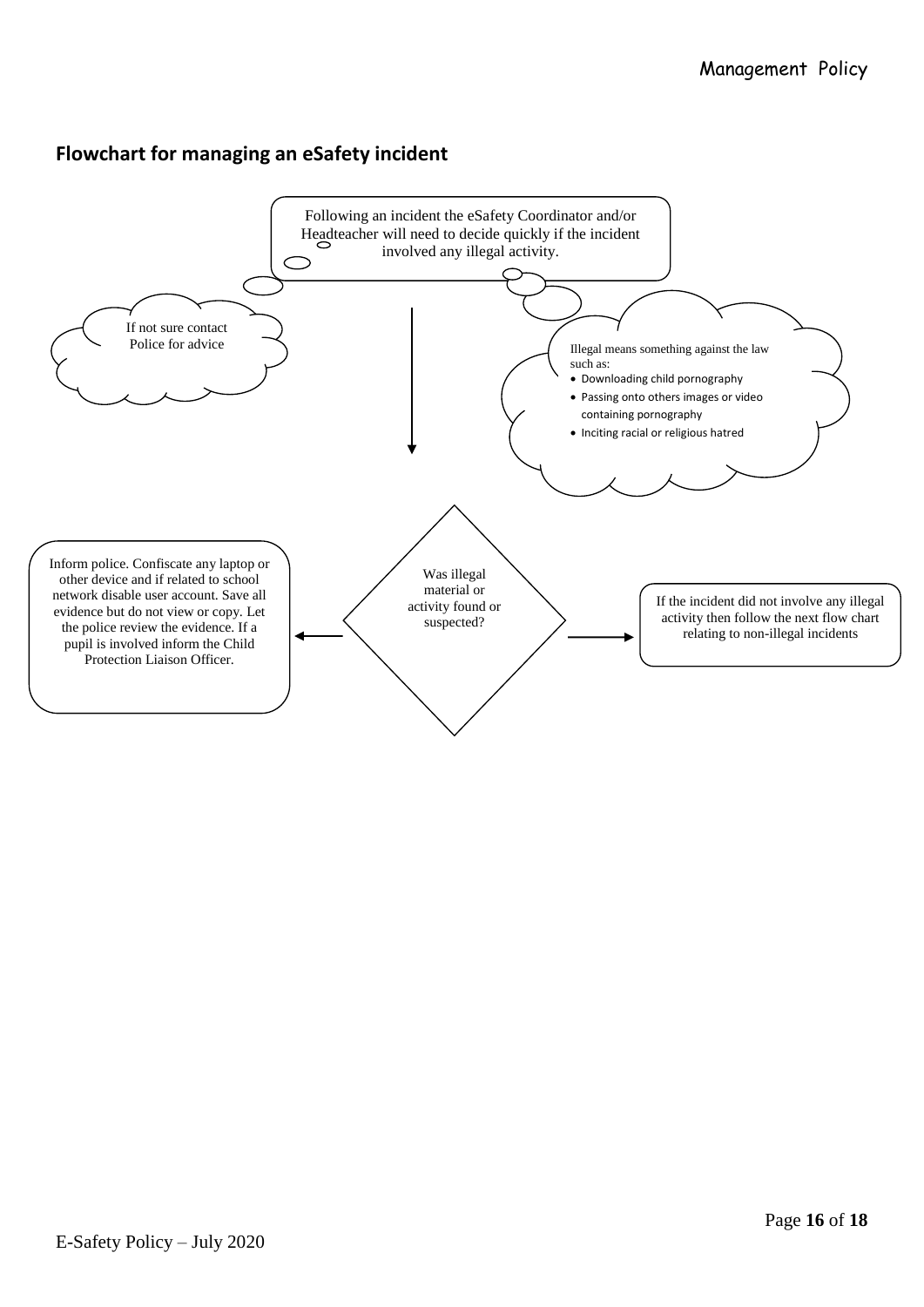# **Flowchart for managing an eSafety incident**

## **Use this flowchart if the incident did not involve any illegal activity**